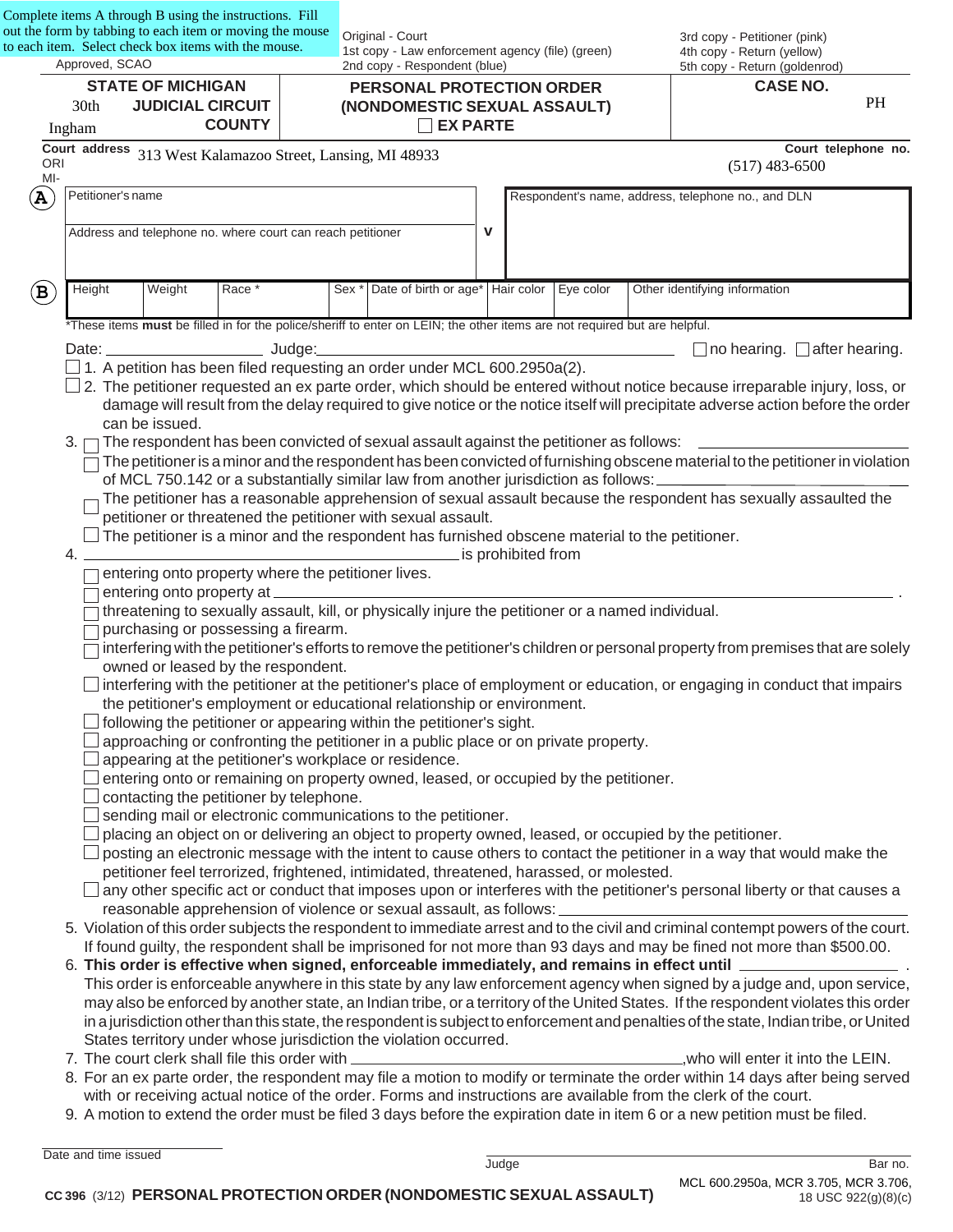**PROOF OF SERVICE**

**Personal Protection Order (Nondomestic Sexual Assault)** Case No. PH

**TO PROCESS SERVER:** You must serve the personal protection order and file proof of service with the court clerk. If you are unable to complete service, you must return this original and all copies to the court clerk.

### **CERTIFICATE / AFFIDAVIT OF SERVICE / NONSERVICE**

**OR**

| OFFICER CERTIFICATE                                               |
|-------------------------------------------------------------------|
| I certify that I am a sheriff, deputy sheriff, bailiff, appointed |
| court officer, or attorney for a party [MCR 2.104(A)(2)], and     |

**CE AFFIDAVIT OF PROCESS SERVER** Being first duly sworn, I state that I am a legally competent adult who is **not** a party or an officer of a corporate party, and that: (notarization required)

#### $\Box$  I served a copy of the personal protection order by:

that: (notarization not required)

 $\Box$  personal service  $\Box$  registered mail, delivery restricted to the respondent (return receipt attached) on:

| Name of respondent     | Complete address of service | Day, date, time |
|------------------------|-----------------------------|-----------------|
|                        |                             |                 |
| Law enforcement agency | Complete address of service | Day, date, time |
|                        |                             |                 |

 $\Box$  I have personally attempted to serve a copy of the personal protection order on the following respondent and have been unable to complete service.

| Respondent name | Complete address of service |  |  |  |  |
|-----------------|-----------------------------|--|--|--|--|
|                 |                             |  |  |  |  |

I declare that the statements above are true to the best of my information, knowledge, and belief.

| Service fee                                  | Miles traveled Fee |         |                        | Name (type or print)             |                   |  |  |  |
|----------------------------------------------|--------------------|---------|------------------------|----------------------------------|-------------------|--|--|--|
| \$<br>Incorrect address fee<br> \$           | Miles traveled Fee | S<br>\$ | <b>TOTAL FEE</b><br>\$ | Signature<br>Title               |                   |  |  |  |
| Subscribed and sworn to before me on         |                    | Date    |                        | Ingham                           | County, Michigan. |  |  |  |
| My commission expires:<br>Signature:<br>Date |                    |         |                        | Deputy court clerk/Notary public |                   |  |  |  |

Notary public, State of Michigan, County of

## **ACKNOWLEDGMENT OF SERVICE**

I acknowledge that I have received a copy of the personal protection order on

Day, date, time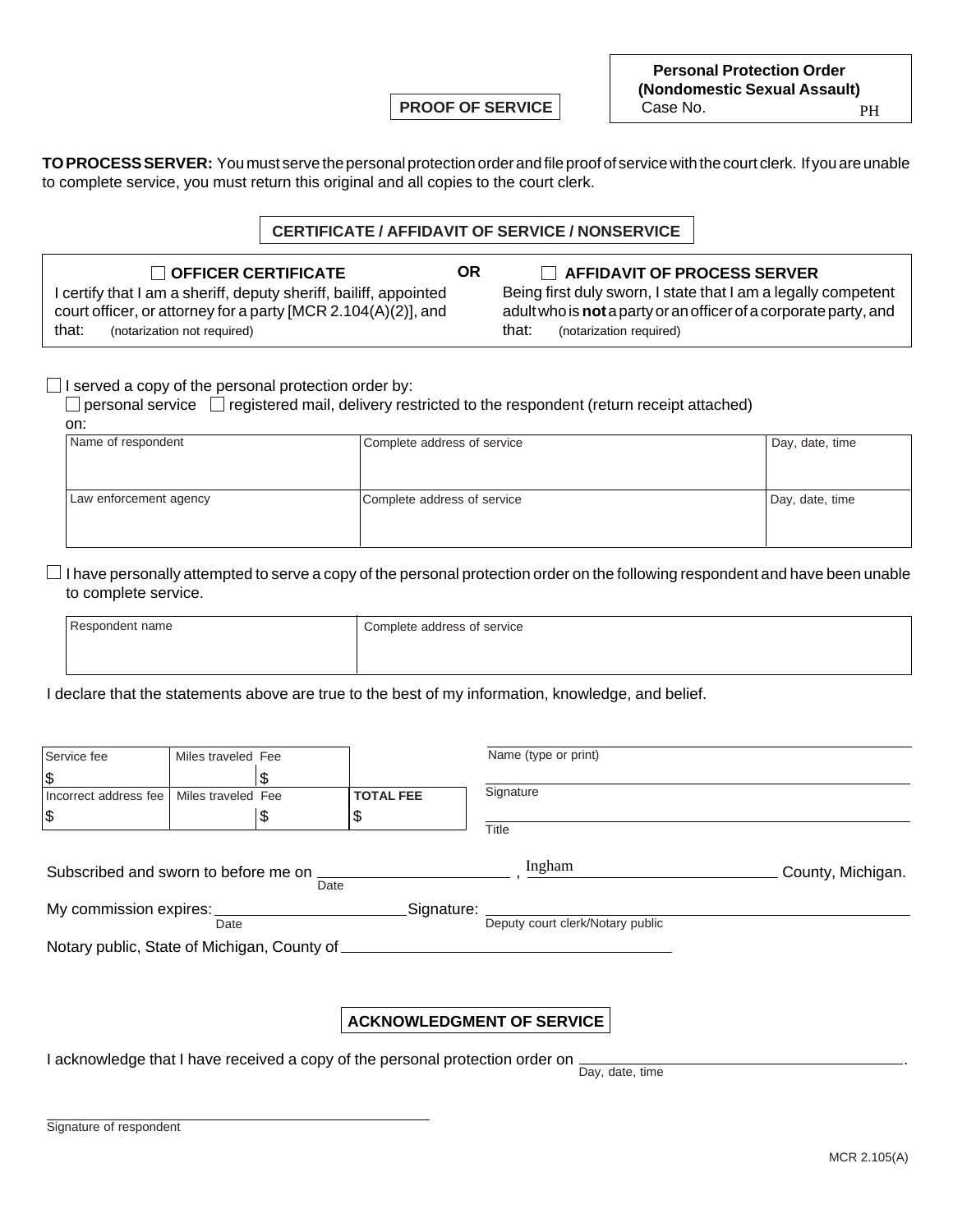## **Form CC 396**

# **PERSONAL PROTECTION ORDER (NONDOMESTIC SEXUAL ASSAULT)**

**Use this form** if you filled out form CC 395, Petition for Personal Protection Order (Nondomestic Sexual Assault).